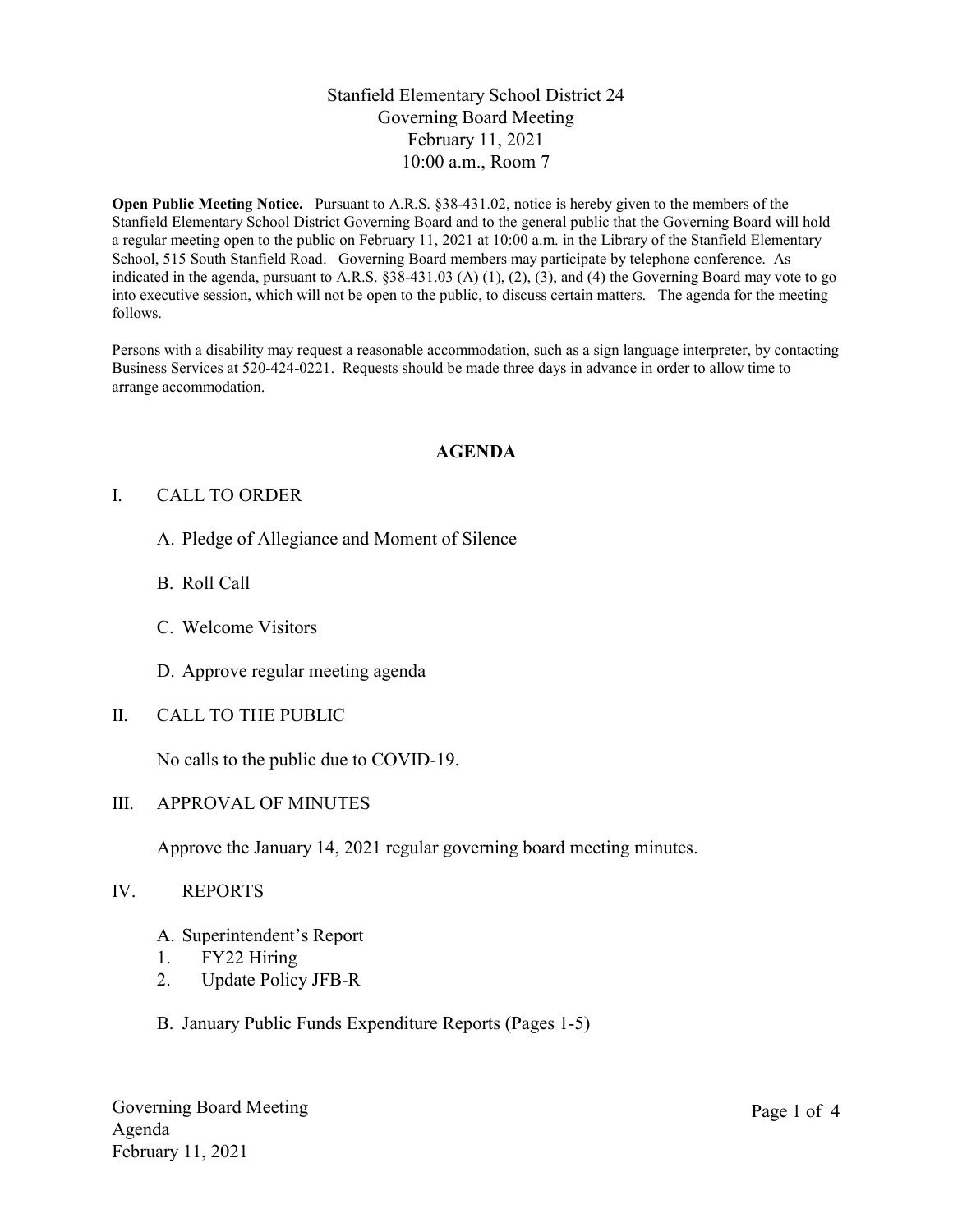- C. January Student Activities Report (Page 6)
- D. Principal's Report (Page 7)
- E. Operations Support Services Reports (Pages 8-9)
	- 1. Operations
	- 2. Technology
- V. NEW BUSINESS ACTION ITEMS PERSONNEL

All hiring is pending satisfactory completion of background investigation, records verification, and fingerprint report.

A. Approve Certified School Counselor Contract effective June 1, 2021 funded by School Safety Grant, 260-day schedule, 1.0 FTE positions, for Robin Lang effective June 1, 2022.

B. Accept Teacher resignations effective May 20, 2021: Hermelina Liddell (Page 10) Rosemary Rodriguez (Page 11) Sheila Garland (Page 12) Vera Sagor (Page 13) Kelly Grapp (Page 14)

- C. Accept resignation of Kelly Cammack, Bus Driver, effective February 3, 2021
- D. Accept resignation of Dori Diaz, Bus Driver, effective May 20, 2021 (Page 15)
- E. Accept resignation of Susan Scuito, Health Aide, effective February 1, 2021
- F. Accept resignation of Jean Elshere, Paraprofessional, effective May 20, 2021
- G. Accept resignation of Mary Wickes, Paraprofessional, effective May 20, 2021 (Page 16)
- H. Approve termination for Folaumoetao Samani, Paraprofessional, effective February 9, 2021 for job abandonment.
- I. Approve hire, Sandy Donahey for bus driver, Notice of "At-Will" Appointment 189-day schedule, 1.0 FTE position, effective February 11, 2021.
- J. Approve 2020-21 and 2021-22 school year for student discipline hearing officer effective February 11, 2021: 1. Russ Young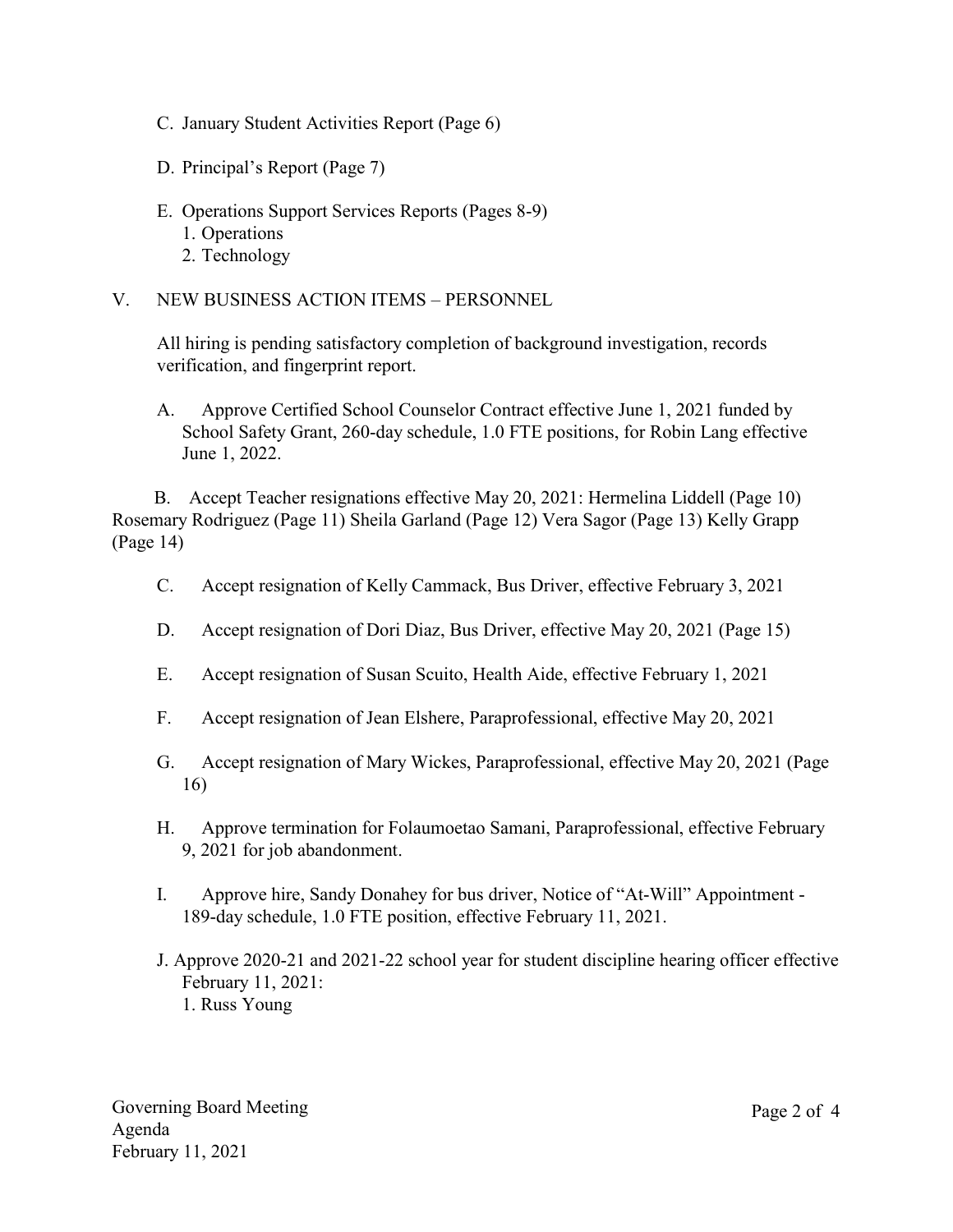- K. Approve 2021-22 compensation schedules (Pages  $17 21$ )
	- 1. Certified Base Compensation Schedule
	- 2. Certified Supplemental Compensation Schedule
	- 3. Certified Substitute Teacher Compensation Schedule
	- 4. Certified Teacher on Assignment/Learning Coach Compensation Schedule
	- 5. Extra-Duty Compensation Schedule
- L. Approve the 2021-22 contract forms (Pages 22 39):
	- 1. Teacher Contract
	- 2. Proposition 301 Plan Summary
	- 3. Proposition 301 Teacher Contract Addendum
	- 4. Substitute Teacher Appointment
	- 5. Part-time Variable Schedule Teacher Appointment
	- 6. Extra-Duty Contract
	- 7. Annual Notice of General Salary Reduction
- M. Approve 2021-22 Classified Compensation Schedules (Pages 40 44):
	- 1. Food Service
	- 2. Maintenance/Custodian
	- 3. Aide and Highly Qualified Paraprofessional
	- 4. Administration Support
	- 5. Transportation
- N. Approve the 2021-22 contract forms (Pages 45 52):
	- 1. Notice of "Indefinite Term" Appointment
	- 2. Classified "At-Will" Appointment Exempt
- VI. NEW BUSINESS ACTION ITEMS BUSINESS
	- A. Ratify approval of payroll vouchers
		- 1. PV15 \$118,316.81
		- 2. PV16 \$123,266.63
	- B. Ratify approval of expense vouchers
		- 1. EV2125 \$48.863.87
		- 2. EV2126 \$28,625.13
		- 3. EV2127 \$24,403.31
		- 4. EV2128 \$44,303.26
	- C. Ratify approval of the Superintendent's signature for the Statement of Assurance on the Teacher Evaluation system for FY2021-2022 (Page 53)